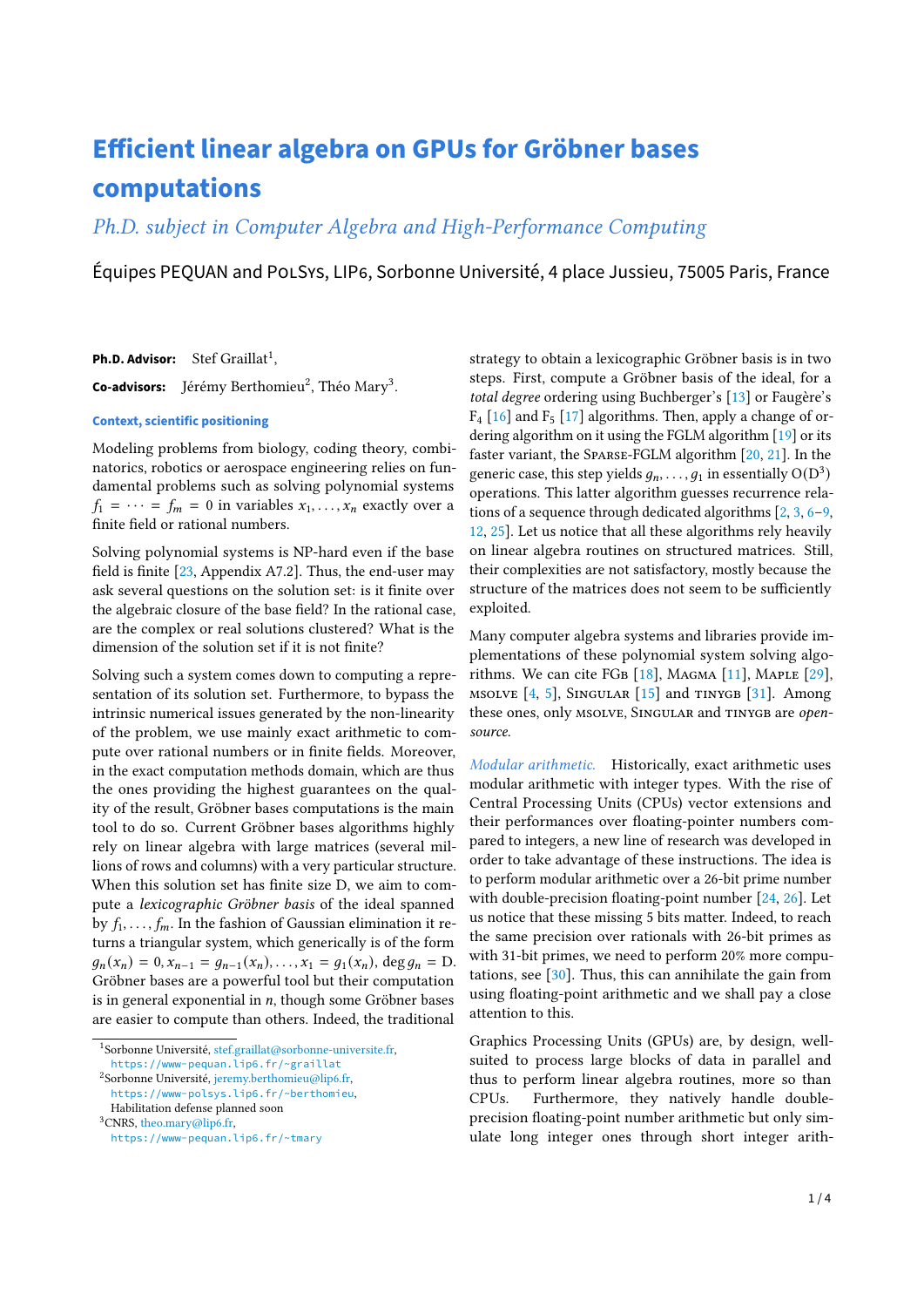metic, which comes with an overhead. For instance, NVIDIA CUDA and TENSOR cores, natively, only have 8-bit integer types, whereas they, natively, have 64 bit floating-point types, see [https://www.nvidia.com/](https://www.nvidia.com/en-us/data-center/tensor-cores/) [en-us/data-center/tensor-cores/](https://www.nvidia.com/en-us/data-center/tensor-cores/). Furthermore, it has been shown that GPUs are very efficient for correctly rounding functions evaluations [\[22\]](#page-3-10), reinforcing even more the advantage of using floating-point arithmetic in order to simulate a modular one. Thus, we aim to take advantage of their computational power to transpose the linear algebra code of our polynomial system solver msolve to efficiently work with GPUs.

Faugère's  $F_4$  algorithm. The  $F_4$  algorithm builds Macaulay matrices, a special kind of structured matrices and sparse matrices. Their rows represent generators, or multiples thereof, of the ideals and their columns monomials. Thus, these rows are not completely dense. Furthermore, since several rows are given as multiples of a common polynomial, they share all their coefficients. Yet, these coefficients are dispatched pretty differently. This makes a dense representation far from optimal but a sparse one, a priori interesting.

The computation of a row echelon form of these matrices corresponds to polynomial reductions and the rows starting with many zeroes correspond to small polynomials in the ideal. Therefore, this reduction can be only be performed by following the monomial order given as an input of the algorithm. Otherwise, the polynomial interpretation of the computations can be erroneous. This row echelon form is computed by blocks and two types of blocks appear in these computations. Upper triangular ones and denses ones. On the one hand, the triangular blocks are the most convenient ones as they are easy to invert. On the other hand, the dense ones are the bottleneck of this approach.

Faugère and Mou's Sparse-FGLM algorithm. Another central theme of this Ph.D. thesis is the design of matrix–vector and matrix–matrix computations for the Sparse-FGLM algorithm.

This algorithm relies on the Wiedemann one for computing the minimal polynomial of a particular matrix M of size D, the number of solutions of the system. To do so, we compute a vector sequence  $(v_i)_{0 \le i \le 2D}$  with  $v_0$  random and  $v_{i+1}$  = M $v_i$ . Among the D rows of the matrix M, some are taken from the identity matrix: their only nonzero coefficient is a 1. The other ones are, a priori, dense but their coefficients can be read on the Gröbner basis output by the  $F_4$  algorithm. An hybrid representation of this matrix is thus, in general, used. If we denote by  $t$  this number of dense rows, then the computation of  $v_0, \ldots, v_{2D-1}$  require  $O(tD<sup>2</sup>)$  operations and this is the bottleneck of the Sparse-FGLM algorithm.

## **Ph.D. Objectives**

The main objective of this Ph.D. thesis is the design of fast Gröbner bases computation algorithms, based on high performance linear algebra algorithms, in particular exploiting GPUs, and their integration into msolve in order to tackle applications challenges such as multivariate cryptography or robotics. This global goal will be decomposed into three increasingly ambitious objectives, each of which we envision taking about one year of the Ph.D.

Year 1: efficicent modular arithmetic. A first crucial goal of this Ph.D. thesis is revisiting modular arithmetic at the core of exact algorithms. The current msolve implementation on a CPU uses native integer types. However, the GPU architecture only simulates the 64-bit type through integer instructions on smaller sizes. Moreover, the emergence of increasingly fast low precision arithmetics, both with floating-point (fp16, bfloat16, fp8, ...) and integer (int8, int4) formats, provides new opportunities. In particular, recent NvIDIA GPUs provide so-called TENSOR core instructions that operate on low precision (16-bit or less) inputs but perform all internal computations in higher precision (32-bit).

The first objective will therefore be to assess which of the native types of a range of CPU and GPU hardware are the most suited for our computations depending both on the sizes of the prime integers and the target rationals after the reconstruction process. Indeed, if after performing computations modulo a certain number of primes, the rational reconstruction does not stabilize, it might be beneficial to start computing with larger primes that do not fit onto double-precision floating-point number. One approach that will be explored in particular is to represent high precision numbers as the unevaluated sum of low precision ones, in order to exploit low precision units such as GPU Tensor cores.

### Year 2: high performance linear algebra for Gröbner bases.

Once the basic kernels in modular arithmetic are efficient, we will turn to their use within the Gröbner bases computation itself. The objective will be to design Gröbner bases algorithms that are both efficient for handling our matrices and dedicated to GPUs. A first naive implementation of matrix–vector product on a GPU made the Sparse-FGLM step 24 times faster than our efficient CPU implementation. While this is very promising, our objective is to design an even more efficient algorithm, aiming for a factor at least 100. To do so, we want to develop more efficient matrix– matrix and matrix–thin matrix products on the GPU in order to have a block-Wiedemann approach [\[14,](#page-2-13) [25\]](#page-3-4) of the Sparse-FGLM algorithm. Since the matrix at hand is very particular, it can be seen as the concatenation of a permutation matrix and a dense matrix after reordering the columns, we will study how to balance more efficiently the CPU load and the GPU load to iterate the product of this matrix with some vectors or very thin matrices.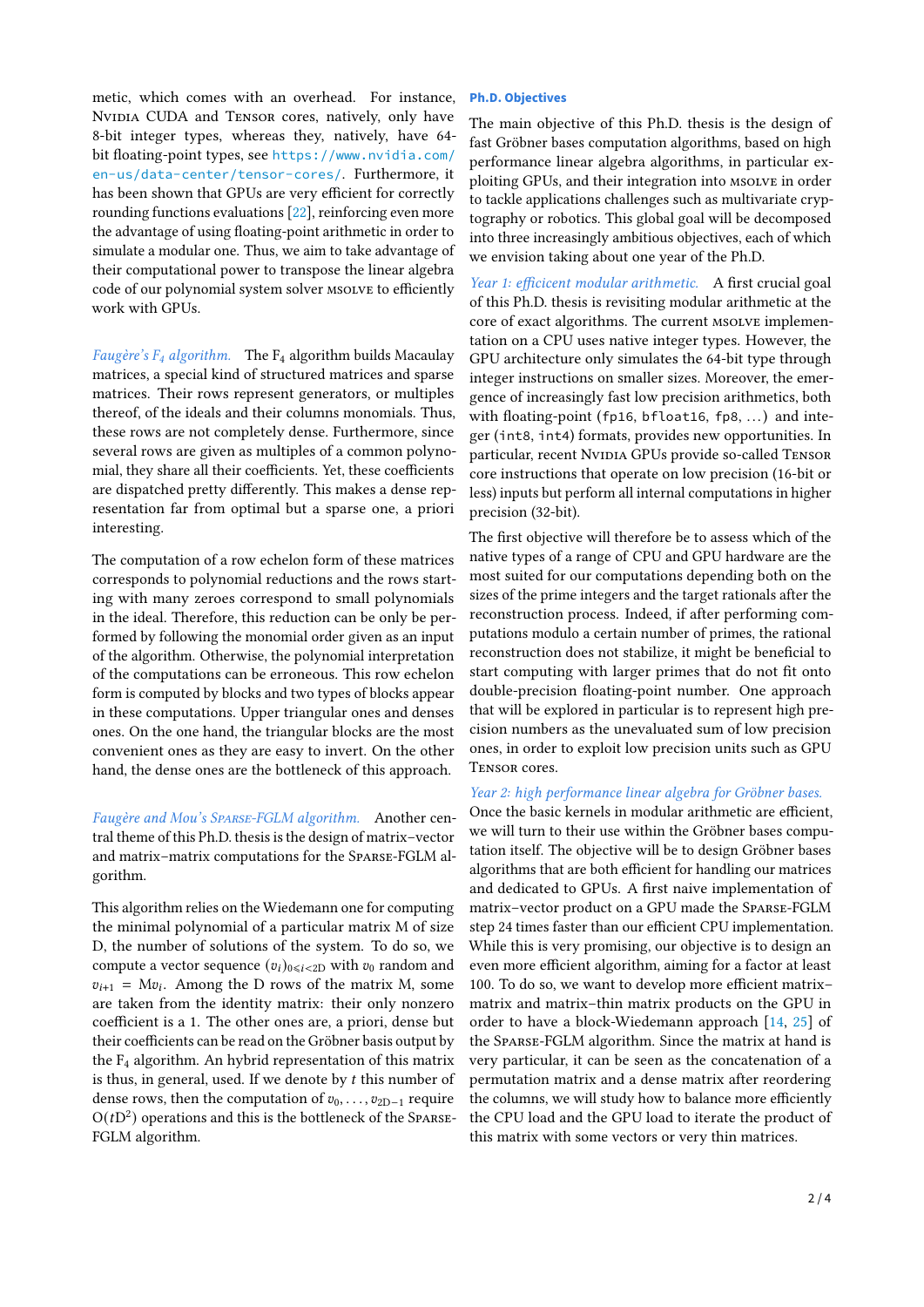This will require carefully optimizing the performance of the Sparse-FGLM and  $F_4$  algorithms, on CPU and especially on GPU. Maximizing the granularity of the computations (e.g., the size of the matrix–vector products) and the data locality (to minimize cache misses and expensive data movements) is indeed crucial to efficiently exploit GPUs [\[10,](#page-2-14) [28\]](#page-3-11). In particular, we will consider Keller-Gehrig's algorithm [\[27\]](#page-3-12), that computes these vectors in increasing buckets by densifying the matrix M and using matrix–matrix products. Thus, another objective is the design of such a GPU matrix–matrix product for this kind of matrices. Here, this product is even a square computation, thus we will study how to perform it efficiently computation- and memory-wise. The densification of the matrix allows us to compute more vectors but requires more memory at the same time. Thus, this may make the graphic card memory the roadblock of this approach. Hence, we shall keep in perspective the cost-effectiveness of the computation of the vectors through the Keller-Gehrig algorithm. We will start by focusing on the two extreme cases: when  $t/D$  is close to 0, so that the first powers of M are still relatively sparse and when  $t = O(D)$  so that M is so dense that its powers cannot be much denser.

We also target the design of a sparse matrix arithmetic which is both efficient for handling our Macaulay matrices for the F<sup>4</sup> algorithm and dedicated to a GPU or a CPU +GPU architecture. As we plan to deal with Macaulay matrices by splitting them into blocks, we want to take advantage of the two kinds of processors to perform the computations in parallel by sending some of these blocks to the GPU.

Year 3: Gröbner bases at scale. In the final year of the Ph.D, we will aim to bring the efficient methods developed during the first two years at scale, in order to tackle very large problems whose solving will unlock new advances in critical applications.

In order to do so, we will need to handle such large matrices that even storing them on the GPU is not possible. We will therefore devise new algorithms that exploit a memory representation of these Macaulay matrices that suits our computations but also the limited RAM, a few tens of gigabytes, of a graphic card.

Moreover, computing Gröbner bases at scale will require the use of multiple GPUs and CPUs in parallel. We will therefore work on making the algorithms scalable in a parallel context. Notably, we will minimize memory communication between the CPU and the GPU, such as by adapt cache obivious storing and algorithms [\[1\]](#page-2-15) to a larger scale such as the RAM of the graphic card.

# **References**

<span id="page-2-15"></span>M. Bader and C. Zenger, "Cache oblivious matrix multiplication using an element ordering based on a Peano curve", in Linear Algebra and its Applications 417.2 (2006), Special Issue in honor of Friedrich Ludwig Bauer, pp. 301-313, DOI: [10/fpwdct](https://doi.org/10/fpwdct).

- <span id="page-2-3"></span>[2] J. Berthomieu, B. Boyer, and J.-C. Faugère, "Linear Algebra for Computing Gröbner Bases of Linear Recursive Multidimensional Sequences", in Proceedings of the 2015 ACM on International Symposium on Symbolic and Algebraic Computation, ISSAC '15, Bath, United Kingdom: ACM, 2015, pp. 61-68, DOI: [10/gdnj](https://doi.org/10/gdnj).
- <span id="page-2-4"></span>[3] J. Berthomieu, B. Boyer, and J.-C. Faugère, "Linear Algebra for Computing Gröbner Bases of Linear Recursive Multidimensional Sequences", in Journal of Symbolic Computation 83.Supplement C (2017), Special issue on the conference ISSAC 2015: Symbolic computation and computer algebra, pp. 36-67, DOI: [10/gkx4](https://doi.org/10/gkx4).
- <span id="page-2-10"></span>[4] J. Berthomieu, C. Eder, and M. Safey El Din, "Msolve: A Library for Solving Polynomial Systems", in Proceedings of the 2021 on International Symposium on Symbolic and Algebraic Computation, ISSAC '21, Virtual Event, Russian Federation: Association for Computing Machinery, 2021, pp. 51-58, DOI: [10/gk8549](https://doi.org/10/gk8549).
- <span id="page-2-11"></span>[5] J. Berthomieu, C. Eder, and M. Safey El Din, msolve: A Library for Solving Polynomial Systems, <https://msolve.lip6.fr/>, 2021.
- <span id="page-2-5"></span>[6] J. Berthomieu and J.-C. Faugère, "A Polynomial-Division-Based Algorithm for Computing Linear Recurrence Relations", in Proceedings of the 2018 ACM International Symposium on Symbolic and Algebraic Computation, ISSAC '18, New York, NY, USA: ACM, 2018, pp. 79-86, DOI: [10/gkx5](https://doi.org/10/gkx5).
- [7] J. Berthomieu and J.-C. Faugère, "Polynomial-division-based algorithms for computing linear recurrence relations", in Journal of Symbolic Computation 109 (2022), pp. 1-30, poi:  $10/g$ s6r.
- [8] J. Berthomieu, V. Neiger, and M. Safey El Din, "Faster change of order algorithm for Gröbner bases under shape and stability assumptions", preprint, [https : / / hal . archives - ouvertes .](https://hal.archives-ouvertes.fr/hal-03580736) [fr/hal-03580736](https://hal.archives-ouvertes.fr/hal-03580736), 2022.
- <span id="page-2-6"></span>[9] J. Berthomieu and M. Safey El Din, "Guessing Gröbner bases of structured ideals of relations of sequences", in Journal of Symbolic Computation 111 (2022), pp. 1-26, DOI: [10/hpw9](https://doi.org/10/hpw9).
- <span id="page-2-14"></span>[10] P. Blanchard, N. J. Higham, F. Lopez, T. Mary, and S. Pranesh, "Mixed Precision Block Fused Multiply-Add: Error Analysis and Application to GPU Tensor Cores", in SIAM Journal on Scientific Computing 42.3 (2020), pp. C124-C141, DOI: [10/gkx7](https://doi.org/10/gkx7).
- <span id="page-2-9"></span>[11] W. Bosma, J. Cannon, and C. Playoust, "The Magma algebra system. I. The user language", in J. Symbolic Comput. 24.3-4 (1997), Computational algebra and number theory (London, 1993), pp. 235–265, DOI: [10/ckdngx](https://doi.org/10/ckdngx).
- <span id="page-2-7"></span>[12] R. P. Brent, F. G. Gustavson, and D. Y. Yun, "Fast solution of Toeplitz systems of equations and computation of Padé approximants", in Journal of Algorithms 1.3 (1980), pp. 259-295, DOI: [10/dwh8jx](https://doi.org/10/dwh8jx).
- <span id="page-2-0"></span>[13] B. Buchberger, "A Theoretical Basis for the Reduction of Polynomials to Canonical Forms", in SIGSAM Bull. 10.3 (1976), pp. 19–29, doi: [10/d2cskd](https://doi.org/10/d2cskd).
- <span id="page-2-13"></span>[14] D. Coppersmith, "Solving homogeneous linear equations over GF(2) via block Wiedemann algorithm", in Math. Comp. 62.205 (1994), pp. 333-350, DOI: [10/b724r7](https://doi.org/10/b724r7).
- <span id="page-2-12"></span>[15] W. Decker, G.-M. Greuel, G. Pfister, and H. Schönemann, SINGULAR 4-1-3 — A computer algebra system for polynomial computations, 2020.
- <span id="page-2-1"></span>[16] J.-C. Faugère, "A New Efficient Algorithm for Computing Gröbner bases (F4)", in Journal of Pure and Applied Algebra 139.1 (1999), pp. 61-88, poi: [10/bpq5dx](https://doi.org/10/bpq5dx).
- <span id="page-2-2"></span>[17] J.-C. Faugère, "A New Efficient Algorithm for Computing Gröbner Bases Without Reduction to Zero (F5)", in Proceedings of the 2002 International Symposium on Symbolic and Algebraic Computation, ISSAC '02, Lille, France: ACM, 2002, pp. 75-83, DOI: [10/bd4nnq](https://doi.org/10/bd4nnq).
- <span id="page-2-8"></span>[18] J.-C. Faugère, "FGb: A Library for Computing Gröbner Bases", in Mathematical Software – ICMS 2010, ed. by K. Fukuda, J. v. d. Hoeven, M. Joswig, and N. Takayama, Berlin, Heidelberg: Springer, 2010, pp. 84-87, poi: [10/ckcqx9](https://doi.org/10/ckcqx9).